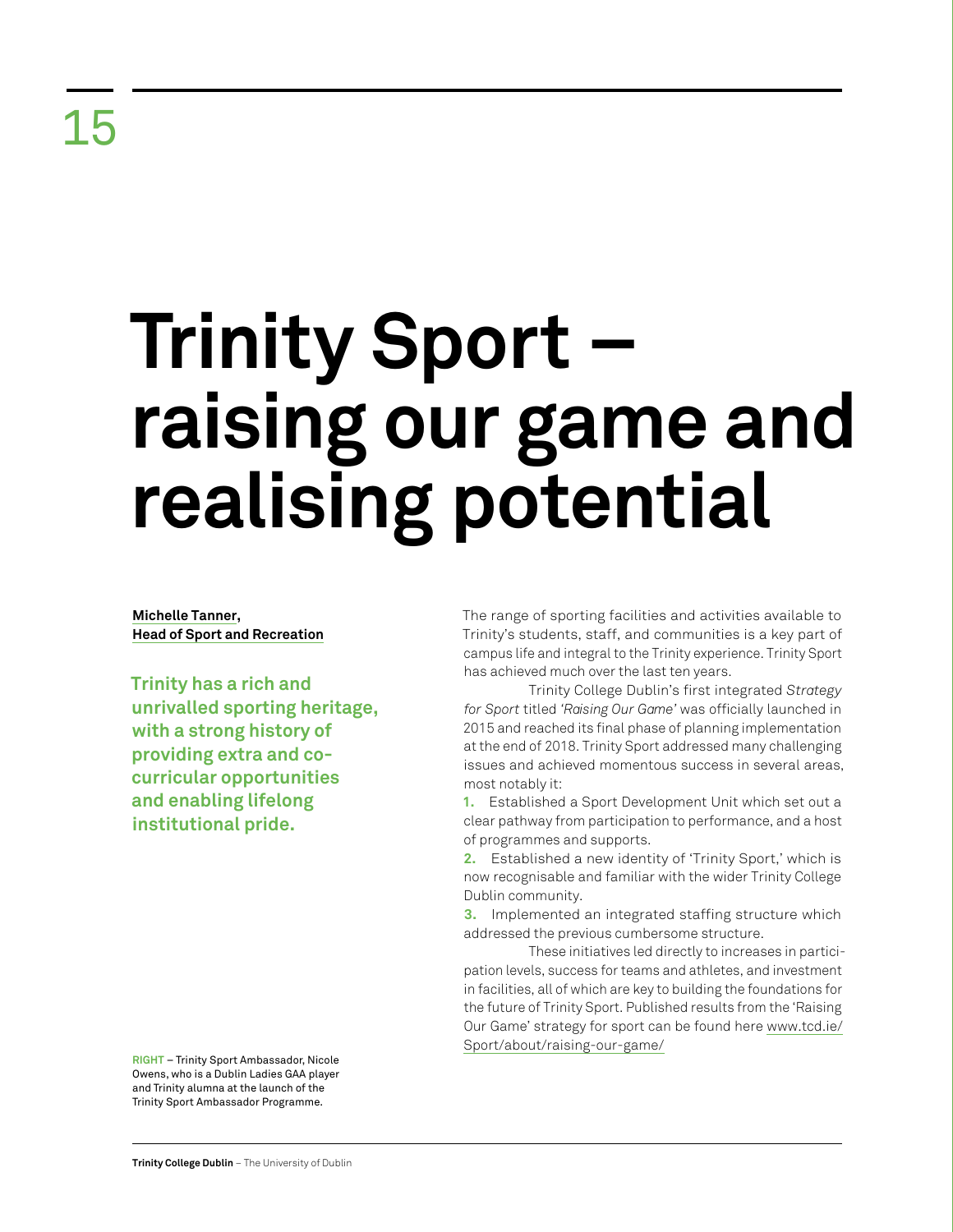≥ Everything we do at Trinity Sport is about helping people to participate more and perform better so that together we can reach our potential.

**Retrospective Review** 2011–21 108 | 109

**Bankofils** 

**ARRESTS** 

*Thinity*<br>College<br>Dublin

Sport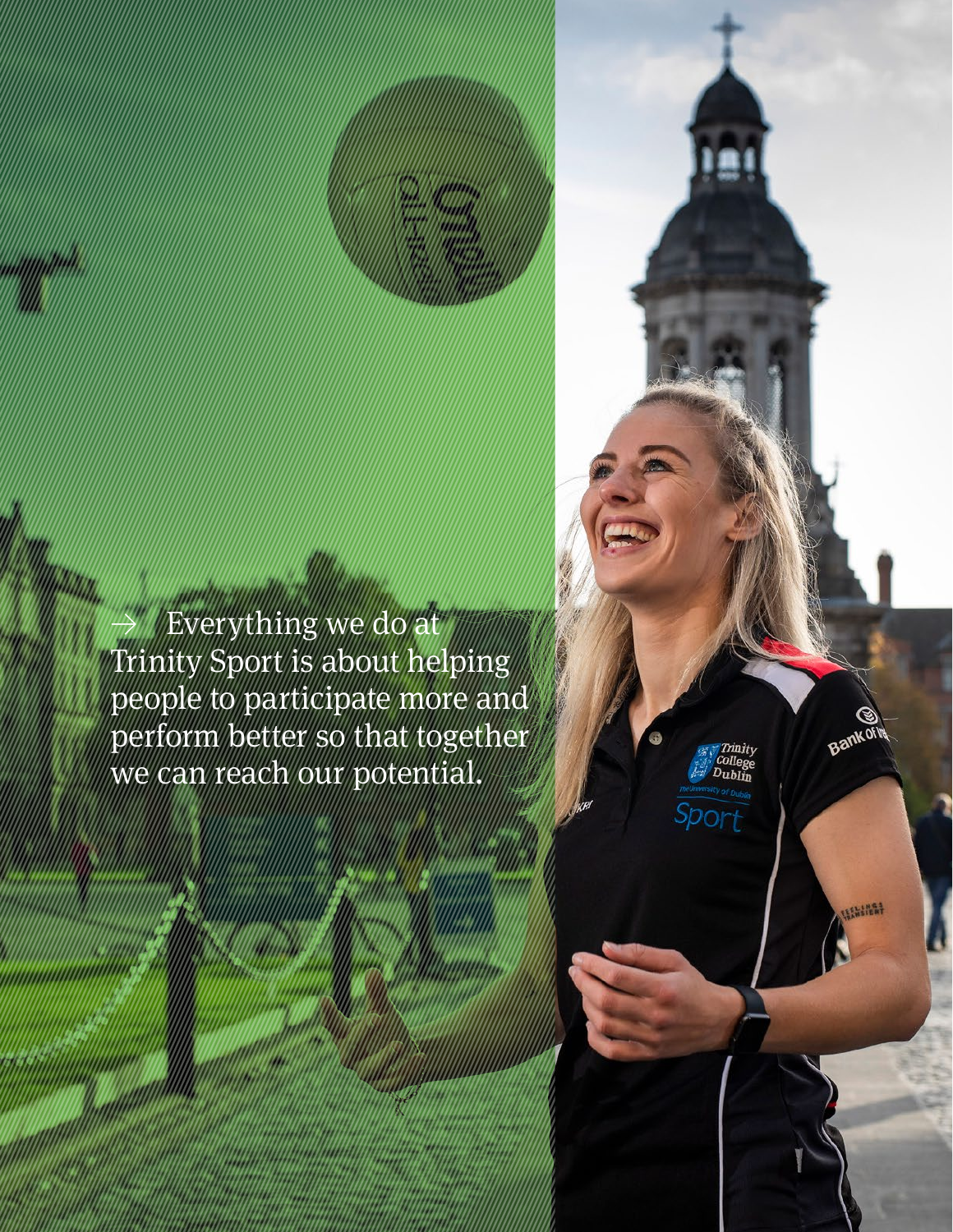## 15



### **Sports facilities investment**

### **Celebrating success**

Trinity Sport has made significant changes and invested about €6 million in sport facilities within the last ten years including the successful purchase and operation of the Iveagh Sports Grounds and improvements in infrastructure at Santry Sports Grounds, College Park, Islandbridge Boathouse and the Trinity Sport Centre. The completion of the Santry Sports Grounds has had a significant impact on quality and overall usage of Trinity Sport facilities, contributing to a 125% increase in usage since 2015. The Sport Centre reconfiguration project carried out in 2017 includes a new fitness studio, a high-performance gym and the expansion of the main fitness theatre to 420sqm – these enhancements have helped attract more than 500k visits p.a. to the Centre.

Exciting infrastructural projects, including the outdoor sports development at Iveagh Sports Grounds, are in progress while Printing House Square is in the final stages of development and will host a world class standard rifle range and bring squash, handball, and racquet sports back to campus.

Trinity Sport has raised a further €6 million in additional income from sponsorships and other sources during the decade. For seven consecutive years, Trinity Sport has achieved the highest standards in sports facility provision in the annual [National Quality Awards](https://www.tcd.ie/Sport/news/2021/ireland-active.php) and won the 'Third Level Education and Fitness Club of the Year' at the inaugural Nutramino Health and Fitness Awards in 2018.

A calendar of high-quality sporting events is hosted by Trinity Sport each year, from the annual Trinity Sports Awards and the Trinity Sport Scholarship Awards to the annual rugby and rowing colours events and the Trinity Regatta.

The annual Sports Awards are open to all college clubs and acknowledge the extraordinary commitment made by the Trinity sporting community. A highlight was in 2016 when sporting legend Sonia O' Sullivan presented the awards and competed in the annual campus 5k. In the course of the decade, Trinity Sport has recruited notable graduate sporting ambassadors including Nicole Owens (Dublin Ladies GAA player and Trinity Alumna), Mark Pollock (motivational speaker and author), Ailish Egan (former Irish Rugby international), Ed Joyce (former Cricket international and Head coach of Ireland's women's cricket team) and Hugo MacNeill (former British and Irish Lions Rugby Union international).

In February 2018, Trinity hosted the GAA Higher Education Sigerson Cup Finals weekend at Santry Sports Grounds and showcased the newly refurbished facilities. In February 2020, Trinity Sport hosted the 100th edition of the IUFU Collingwood Cup, the men's soccer intervarsity competition, with eight teams competing in the quarter finals, semi-finals, and finals across three consecutive days. Trinity won the Farquhar Cup on the final day in an exciting penalty shoot-out at College Park.